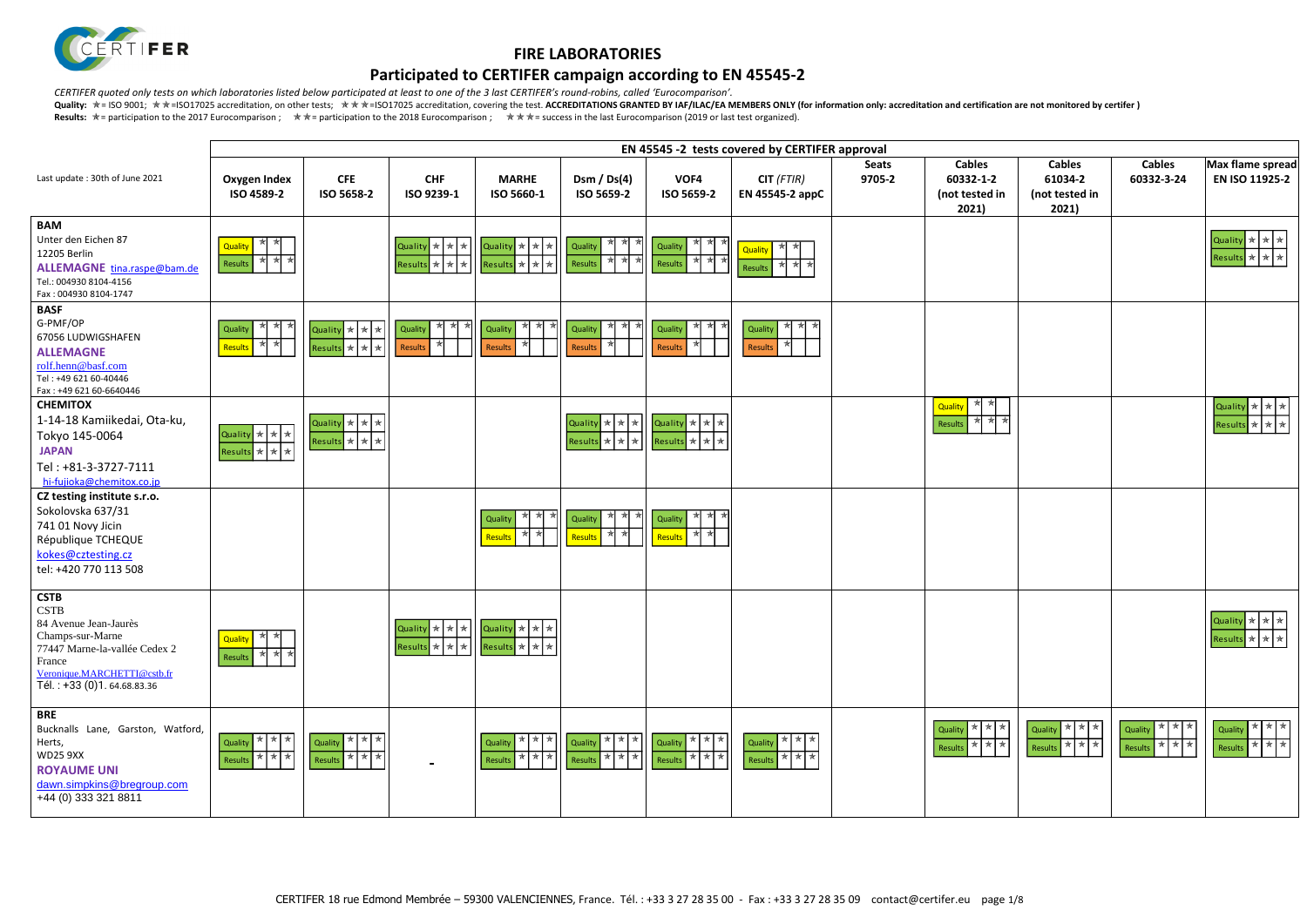

## **Participated to CERTIFER campaign according to EN 45545-2**

*CERTIFER quoted only tests on which laboratories listed below participated at least to one of the 3 last CERTIFER's round-robins, called 'Eurocomparison'.*

| $-2$<br>d in | <b>Cables</b><br>61034-2<br>(not tested in<br>2021)                                                           | <b>Cables</b><br>60332-3-24                                                                 | Max flame spread<br>EN ISO 11925-2                                                                                                     |
|--------------|---------------------------------------------------------------------------------------------------------------|---------------------------------------------------------------------------------------------|----------------------------------------------------------------------------------------------------------------------------------------|
|              |                                                                                                               |                                                                                             |                                                                                                                                        |
|              |                                                                                                               |                                                                                             | $\,$ $\,$ $\,$ $\,$<br>Quality<br>$\mathbf{\star}$<br>$\displaystyle\star$<br>Results   *<br>$\displaystyle\quadstar$<br>$\ast$        |
|              |                                                                                                               |                                                                                             |                                                                                                                                        |
|              | ★<br>★<br>₩<br>Quality<br>$\frac{1}{N}$<br>泽<br>Results                                                       |                                                                                             | $\color{blue}\bigstar$<br>Quality<br>$\mathrel{{\star}\hspace{-0.5ex}{\star}}$<br>★<br>Results *<br>★<br>$\mathbin{\mathbin{\rtimes}}$ |
|              | $\mathbf{\star}$<br>Quality<br>$\mathbf{\mathbf{\star}}$<br>★<br>Results *<br>$\star$<br>$\displaystyle\star$ | Quality<br>$\pmb{\star}$<br>$\pmb{\ast}$<br>★<br>Results $\vert \star \vert$<br>$\ast$<br>★ | $\color{blue}\bigstar$<br>Quality<br>★<br>★<br>Results *<br>★<br>★                                                                     |
|              |                                                                                                               |                                                                                             |                                                                                                                                        |

|                                                                                                                                                                                                                                                          |                                                                    |                                                                |                                                                    |                                                                                |                                                                                                                                                                             |                                                                             | EN 45545 -2 tests covered by CERTIFER approval                     |                                                  |                                                       |
|----------------------------------------------------------------------------------------------------------------------------------------------------------------------------------------------------------------------------------------------------------|--------------------------------------------------------------------|----------------------------------------------------------------|--------------------------------------------------------------------|--------------------------------------------------------------------------------|-----------------------------------------------------------------------------------------------------------------------------------------------------------------------------|-----------------------------------------------------------------------------|--------------------------------------------------------------------|--------------------------------------------------|-------------------------------------------------------|
| Last update: 30th of June 2021                                                                                                                                                                                                                           | <b>Oxygen Index</b><br>ISO 4589-2                                  | <b>CFE</b><br>ISO 5658-2                                       | <b>CHF</b><br>ISO 9239-1                                           | <b>MARHE</b><br>ISO 5660-1                                                     | Dsm $/$ Ds(4)<br>ISO 5659-2                                                                                                                                                 | VOF4<br>ISO 5659-2                                                          | $CIT$ (FTIR)<br>EN 45545-2 appC                                    | <b>Seats</b><br>9705-2                           | <b>Cables</b><br>60332-1-2<br>(not tested in<br>2021) |
| <b>CAHORS</b><br>ZI de Regourd BP149<br>46003 CAHORS cedex<br><b>FRANCE</b><br>helene.vincent@groupe-<br>cahors.com<br>Tel: +33 (0)5 65 20 83 55<br>Fax: +33 (0)5 65 35 82 58                                                                            | * * *<br><b>Quality</b><br>* * *<br>Results                        |                                                                |                                                                    |                                                                                |                                                                                                                                                                             |                                                                             |                                                                    |                                                  |                                                       |
| <b>CENTEXBEL</b><br>Technologiepark 7<br>9052 ZWIJNAARDE<br><b>BELGIQUE</b><br>www.centexbel.be<br>Mieke.Demeyer@centexbel.be<br>Tel: +32 92434695    Fax: +32 9 220 49<br>55                                                                            | Quality $\star$ $\star$ $\star$<br>Results $\star$ $\star$ $\star$ |                                                                | Quality * * * *<br>Results $\star$ $\star$ $\star$                 | $\alpha$ uality $\left \ast\right $<br>Results $\star$ $\star$ $\star$         | L <mark>Quality</mark> * *<br>$\left  \text{Results} \right  \star \left  \star \right $                                                                                    | Quality * *<br>$\left $ Results $\left \star\right \star\left \star\right $ |                                                                    |                                                  |                                                       |
| <b>COMPIN</b><br>C/Horta, $s/n - 08107 -$ Martorelles -<br><b>Barcelona SPAIN</b><br>gferrer@compin.com<br>Tel: +"'.93.579.69.70                                                                                                                         |                                                                    |                                                                |                                                                    | Quality $\star$ $\star$ $\star$ $\parallel$<br>Results $\star$ $\star$ $\star$ | Quality * *<br>$\left \mathsf{Results}\right  \star \left  \star \right  \star$                                                                                             | Quality * *<br>$Results$ * * * *                                            | Quality * *<br>Results $\star$ $\star$ $\star$                     | Quality * * *<br>Results * * *                   |                                                       |
| <b>CREPIM</b><br>Rue Christophe Colomb, Parc de la Porte<br>Nord<br>F-62700 BRUAY LA BUISSIERE<br><b>FRANCE</b><br>skander.khelifi@crepim.fr<br>patrick.gobert@crepim.fr<br>Tel: +33 (0) 3 21 61 64 07<br>+33 (0) 6 81 43 09 55<br>Fax: +333 21 61 64 01 | Quality $\star$ $\star$ $\star$<br>Results $\star$ $\star$ $\star$ | Quality * * *<br>Results $\star$ $\star$ $\star$               | Quality $\star$ $\star$ $\star$<br>Results $\star$ $\star$ $\star$ | Quality $\star$ $\star$ $\star$<br>Results $\star$ $\star$ $\star$             | Quality $\star$ $\star$ $\star$<br>$\left \mathsf{Results}\right  \star \left  \star \right  \star$                                                                         | Quality * * *<br>$Results$ $\star$ $\star$ $\star$                          | Quality $\star$ $\star$ $\star$<br>Results $\star$ $\star$ $\star$ | Quality * * *<br>Results $\star$ $\star$ $\star$ |                                                       |
| <b>CSI</b><br>Viale Lombardia, 20<br>I-20021 BOLLATE (MI)<br><b>ITALIE</b><br>LorenzoZavaglio@csi-spa.com<br>Tel: 0039 0238 330 297                                                                                                                      | Quality * * *<br>Results * * *                                     | Quality $\star$ $\star$ $\star$<br>Results $\star \star \star$ | Quality $\star$ $\star$ $\star$<br>Results $\star$ $\star$ $\star$ | Results $\star$ $\star$ $\star$                                                | Quality $\star$ $\star$ $\star$ $\vert \cdot \vert$ Quality $\star$ $\star$ $\star$ $\vert \star \vert$<br>$\left \mathsf{Results}\right  \star \left  \star \right  \star$ | Quality $\star$ $\star$ $\star$<br>Results $\star$ $\star$ $\star$          | Quality $\star$ $\star$ $\star$<br>Results $\star$ $\star$ $\star$ | Quality * * *<br>Results $\star$ $\star$         |                                                       |
| Fax: 0039 0238 330 258<br><b>CSIRO</b><br>Private Bag 10<br>North Ryde, NSW 1670,<br>Australia<br>Stephen.Smith@csiro.au<br>T+61 2 9490 5496                                                                                                             |                                                                    |                                                                | Quality $\star$ $\star$ $\star$<br>Results $\star$ $\star$ $\star$ |                                                                                |                                                                                                                                                                             |                                                                             |                                                                    |                                                  |                                                       |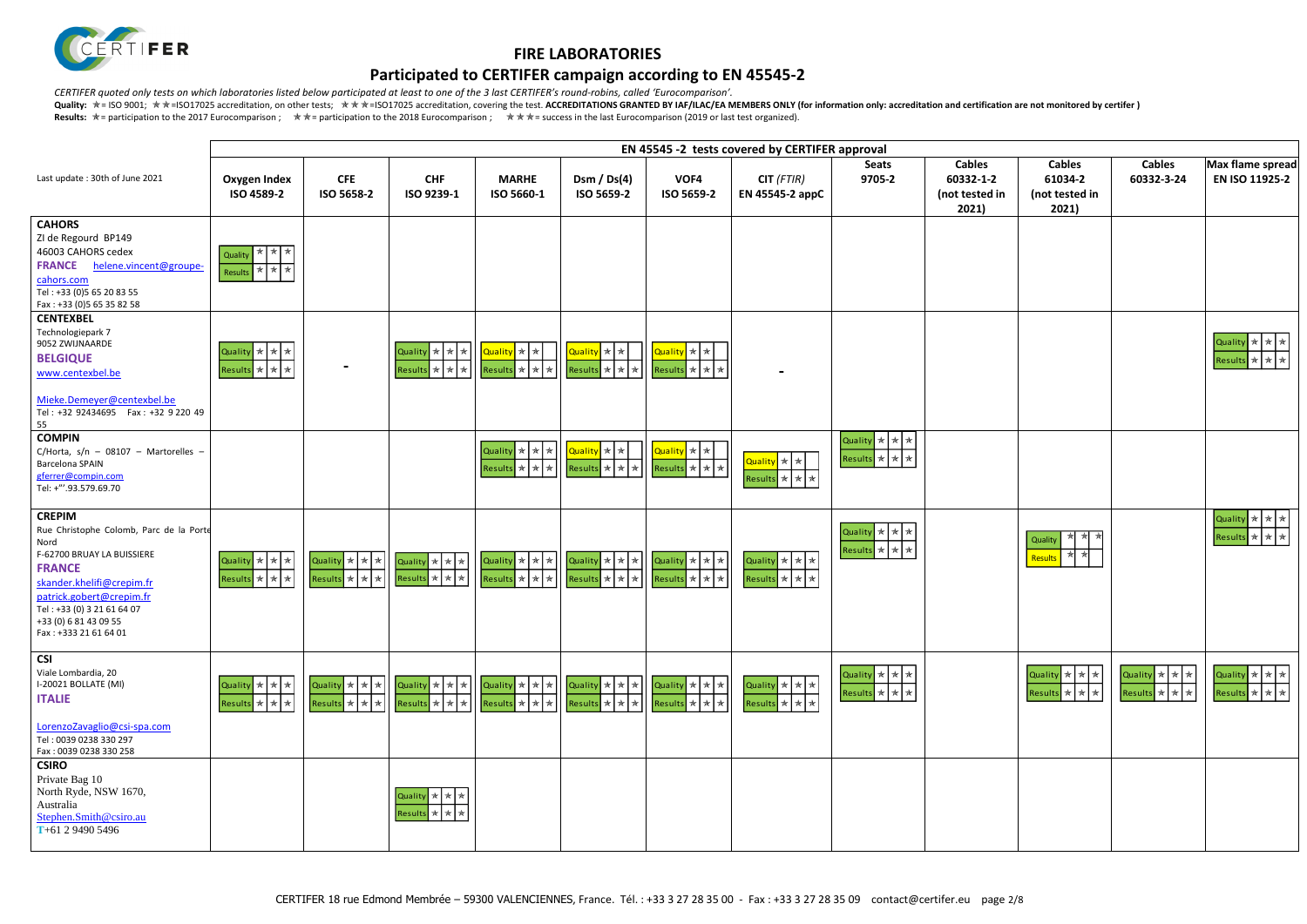

## **Participated to CERTIFER campaign according to EN 45545-2**

*CERTIFER quoted only tests on which laboratories listed below participated at least to one of the 3 last CERTIFER's round-robins, called 'Eurocomparison'.*

|                                                                                                                                                                                                                                |                                                  |                                                                    |                                                  |                                                                                   |                                                       |                                                                    | EN 45545 -2 tests covered by CERTIFER approval                     |                                                  |                                                                                    |
|--------------------------------------------------------------------------------------------------------------------------------------------------------------------------------------------------------------------------------|--------------------------------------------------|--------------------------------------------------------------------|--------------------------------------------------|-----------------------------------------------------------------------------------|-------------------------------------------------------|--------------------------------------------------------------------|--------------------------------------------------------------------|--------------------------------------------------|------------------------------------------------------------------------------------|
| Last update: 30th of June 2021                                                                                                                                                                                                 | <b>Oxygen Index</b><br>ISO 4589-2                | <b>CFE</b><br>ISO 5658-2                                           | <b>CHF</b><br>ISO 9239-1                         | <b>MARHE</b><br>ISO 5660-1                                                        | Dsm / $Ds(4)$<br>ISO 5659-2                           | VOF4<br>ISO 5659-2                                                 | $CIT$ (FTIR)<br>EN 45545-2 appC                                    | <b>Seats</b><br>9705-2                           | <b>Cables</b><br>60332-1-2<br>(not tested in<br>2021)                              |
| <b>CURRENTA</b> GmbH & Co. OHG<br>ANT / Brandtechnologie, CHEMPARK,<br>Geb. B411<br>D-51368 Leverkusen<br><b>ALLEMAGNE</b><br>www.en45545.eu<br>Sebastian.schulz@currenta.de<br>Tel: +492143036078<br>Fax: +49 214 30 96 34416 | Quality * * *<br>Results $\star$ $\star$ $\star$ | Quality $\star$ $\star$ $\star$<br>Results $\star$ $\star$ $\star$ | Quality $\star$ $\star$ $\star$<br>Results * * * | Quality $\star$ $\star$ $\star$<br>Results $\star$ $\star$ $\star$                | Quality $\star$ $\star$ $\star$<br>$Results \times x$ | Quality $\star$ $\star$ $\star$<br>Results $\star$ $\star$ $\star$ | Quality $\star$ $\star$ $\star$<br>Results $\star$ $\star$ $\star$ | Quality $\star$ $\star$ $\star$<br>Results * * * | Quality * * *<br>Results * * *                                                     |
| <b>DB Systemtechnik GmbH</b><br><b>Bahntechnikerring 74,</b><br>D-14774 Brandenburg-<br>Kirchmöser<br>ALLEMAGNE<br>andreas.boettger@deutschebahn<br>.com<br>Tel: +49 (0)3381 / 812-574<br>Fax: +49 (0)3381 / 812-222           |                                                  | ा ≫<br>া*<br>Quality<br>★<br>Results                               | ★<br>∗<br>大<br>Quality<br>₩<br>₩<br>Results      | ★<br>∗<br>- 74<br>Quality<br>*<br>∗<br>Results                                    | ★ ★<br>★<br>Quality<br>★<br>★<br>Results              | ★  ★ <br>★<br>Quality<br>₩<br>Results                              | * * *<br>Quality<br>₩<br>*<br>Results                              |                                                  |                                                                                    |
| <b>DGA</b><br>Address:<br>47 rue Saint Jean BP 93123<br>31131 Balma Cedex<br>dga-ta.sales.fct@intradef.gouv.fr<br>Tel: 0562575757                                                                                              |                                                  | ★<br>Quality<br>★<br>Results                                       |                                                  | ★<br>Quality<br>*<br>∗<br>Results                                                 | Quality<br>*<br>Results                               | ★<br>Quality<br>★<br>∗<br>$\star$<br>Results                       |                                                                    |                                                  |                                                                                    |
| <b>DMT</b><br>Building Safety - Test Body for Fire<br>Protection<br>Tremoniastraße 13, D-44137 Dortmund<br><b>ALLEMAGNE</b><br>tim.schramke@dmt-group.com<br>Tel: +0049 231 5333 219<br>Fax: +49 231 5333 297                  | $*$<br>★<br>Quality<br>₩<br>★<br>Results         | ★<br>★<br>★<br>Quality<br>★<br>★<br>Results                        |                                                  | ォ<br>*<br>女<br>Quality<br>★<br>★<br>Results                                       | ₩<br>★<br>Quality<br>₩<br>★<br>Results                | ★ ★<br>∗<br>Quality<br>₩<br>Results                                | ₩<br>★<br>Quality<br>₩<br>★<br>Results                             | * *<br>Quality<br>★<br>₩<br>Results              |                                                                                    |
| <b>EFECTIS</b><br><b>Batiment Apollo</b><br>route de l'Orme des Merisiers<br>91193 Saint Aubin<br><b>FRANCE</b><br>melinda.jean-charles@efectis.com                                                                            |                                                  |                                                                    | Quality * *<br>$*$<br>Results * * *              | Quality * * *<br>Results $\star$ $\star$ $\star$                                  |                                                       |                                                                    |                                                                    |                                                  | ★ ★<br>Quality<br>*<br>* * *<br><b>Results</b>                                     |
| Tel: 01.60.13.51.65<br>WARRINGTONFIRE<br><b>EXOVA</b><br>Holmesfield Road<br><b>WARRINGTON - CHESHIRE</b><br><b>WA1 2DS</b><br><b>ROYAUME UNI</b><br>tracy.mort@warringtonfire.com<br>Tel: +44 1925 646659                     | Quality * * *<br>Results * * *                   | Quality * * *<br>Results $\star$ $\star$ $\star$                   | Quality * * *<br>Results * * *                   | Quality * * *<br>$\left  \text{Results} \right  \star \left  \star \right  \star$ | Quality * * *<br>Results * * *                        | Quality * * *<br>Results * * *                                     | Quality * * *<br>Results $\star$ $\star$ $\star$                   | ₩<br>★<br>₩<br>Quality<br>₩<br>Results           | Quality $\star$ $\star$ $\star$<br>★ ★<br>$\mathbin{\mathbin{\rtimes}}$<br>Results |

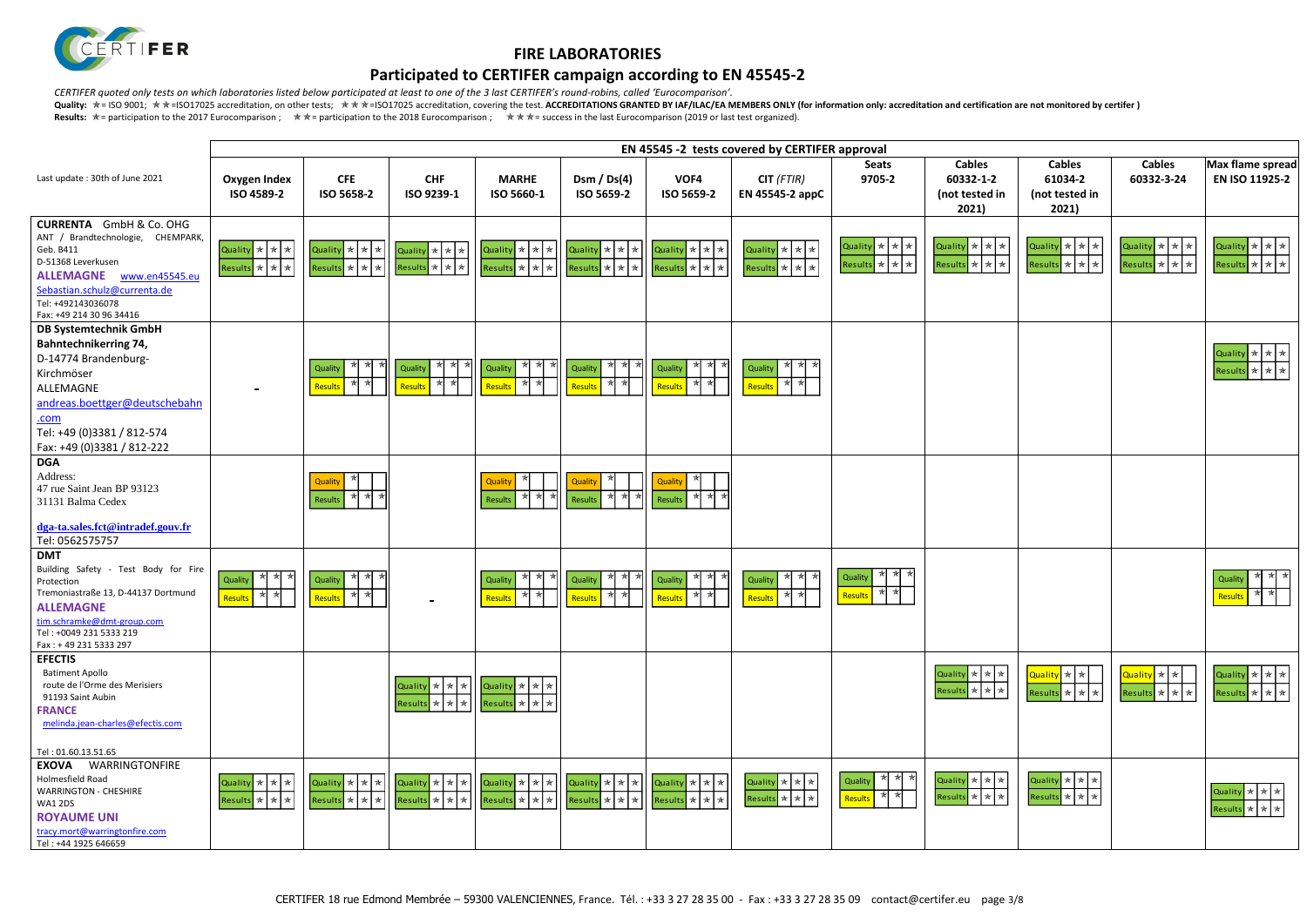

## **Participated to CERTIFER campaign according to EN 45545-2**

*CERTIFER quoted only tests on which laboratories listed below participated at least to one of the 3 last CERTIFER's round-robins, called 'Eurocomparison'.*

|                                                                                                                                                                                                                                                           |                                                                    |                                                                                                            |                                                                       |                                                                                                                                |                                                                                       |                                                  | EN 45545 -2 tests covered by CERTIFER approval                     |                                                  |                                                       |                                                                                                                                          |                                                                           |                                                                                                                                    |
|-----------------------------------------------------------------------------------------------------------------------------------------------------------------------------------------------------------------------------------------------------------|--------------------------------------------------------------------|------------------------------------------------------------------------------------------------------------|-----------------------------------------------------------------------|--------------------------------------------------------------------------------------------------------------------------------|---------------------------------------------------------------------------------------|--------------------------------------------------|--------------------------------------------------------------------|--------------------------------------------------|-------------------------------------------------------|------------------------------------------------------------------------------------------------------------------------------------------|---------------------------------------------------------------------------|------------------------------------------------------------------------------------------------------------------------------------|
| Last update: 30th of June 2021                                                                                                                                                                                                                            | Oxygen Index<br>ISO 4589-2                                         | <b>CFE</b><br>ISO 5658-2                                                                                   | <b>CHF</b><br>ISO 9239-1                                              | <b>MARHE</b><br>ISO 5660-1                                                                                                     | Dsm / $Ds(4)$<br>ISO 5659-2                                                           | VOF4<br>ISO 5659-2                               | $CIT$ (FTIR)<br>EN 45545-2 appC                                    | <b>Seats</b><br>9705-2                           | <b>Cables</b><br>60332-1-2<br>(not tested in<br>2021) | <b>Cables</b><br>61034-2<br>(not tested in<br>2021)                                                                                      | <b>Cables</b><br>60332-3-24                                               | Max flame spread<br>EN ISO 11925-2                                                                                                 |
| <b>GAIKER Centro Tecnologico</b><br>Parque Tecnologico<br>Edif. 202<br>48170 ZAMUDIO<br>ESPAGNE gomez@gaiker.es<br>ballestero@gaiker.es<br>Tel: 00 34 94 600 23 23<br>Fax: 00 34 94 600 23 24                                                             |                                                                    | ★ ★<br>Quality<br>* *<br>Results                                                                           | ★ ★<br>★<br>Quality<br>  ★ ★<br>Results                               | ★<br>∗<br>Quality<br>★ ★<br><b>Results</b>                                                                                     | * * *<br>Quality<br>$\star$<br>★<br>Results                                           | ∗<br>Quality<br>$\star$<br>Results               | * * 1<br>Quality<br>Results                                        |                                                  |                                                       |                                                                                                                                          |                                                                           | Quality<br>Result                                                                                                                  |
| <b>IFTH</b><br>Avenue Guy de Collongue<br>69134 ECULLY CEDEX<br><b>FRANCE</b><br>crossard@ifth.org<br>Tel: 0033 0472861600<br>Fax: 0033 (0)4 78 43 39 66                                                                                                  | -≵<br>Quality<br>Results                                           | $\blacksquare$                                                                                             | ★ ★<br><b>Quality</b><br>∗<br>Results                                 | ★<br><b>Quality</b><br>∗kl<br><b>Results</b>                                                                                   | 丼<br>Quality<br>Results                                                               | ₩<br><b>Quality</b><br>★<br>Results              | Quality<br><b>Results</b>                                          |                                                  |                                                       |                                                                                                                                          |                                                                           | $Quality  x $<br>Results $\star \star \star$                                                                                       |
| IK (Instytut Kolejnictwa)<br>Railway Scientific and Technical Center<br>ul. Chlopickiego, 50<br>04-275 WARSZAWA<br><b>POLOGNE</b><br>jradziszewska-wolinska@ikolej.pl<br>Tel: +48 22 47-31-370                                                            | Quality $\star$ $\star$ $\star$<br>Results $\star$ $\star$ $\star$ | Quality $\star$ $\star$ $\star$ $\parallel$<br>Results $\star$ $\star$ $\star$                             | Quality $\star$ $\star$ $\star$<br>Results $\star$ $\star$ $\star$    | Quality $\star$ $\star$ $\star$<br>$Results$ $\star$ $\star$ $\star$                                                           | Quality $\star$ $\star$ $\star$<br>$\sqrt{\mathsf{Results}}$ * * *                    | Quality * * *<br>* * *<br>Results                | Quality $\star$ $\star$ $\star$<br>Results * * *                   | Quality * * *<br>Results $\star$ $\star$ $\star$ | Quality *<br>* *<br>Results * * *                     | Quality $\star$ $\star$ $\star$<br>Results $\star$ $\star$ $\star$                                                                       | Quality $\star$ $\star$ $\star$<br>Results $\star$ $\star$ $\star$        | Quality $\left \ast\right $ $\left \ast\right $ $\left \ast\right $<br>Results $\mathbf{r}$ $\mathbf{r}$ $\mathbf{r}$ $\mathbf{r}$ |
| <b>ISQ</b><br>Av. Prof. Cavaco Silva nº 33<br>Edifício G<br>Taguspark<br>2740-120 Porto Salvo<br>PORTUGAL JMCruz@isq.pt<br>Telef.: 914011284                                                                                                              |                                                                    |                                                                                                            |                                                                       |                                                                                                                                |                                                                                       |                                                  |                                                                    |                                                  | Quality *<br>$\star$<br>Results *<br>★ ★              | $\overline{$ Quality $\overline{\mathbf{x}}$ $\overline{\mathbf{x}}$<br>Results $\star$ $\star$ $\star$                                  |                                                                           |                                                                                                                                    |
| <b>ISSeP</b><br>Fire Laboratory<br>Rue du Chera 200<br><b>B-4000 LIEGE</b><br><b>BELGIQUE</b> p.stals@issep.be<br>Tel: +32 (0)4 2298370                                                                                                                   |                                                                    |                                                                                                            |                                                                       | $\alpha$ uality $\left  \frac{1}{N} \right  \frac{1}{N}$<br>Results $\star$ $\star$ $\star$                                    |                                                                                       |                                                  |                                                                    |                                                  | Results * * *                                         | Quality $\star$ $\star$ $\star$ $\left  \star \right $ Quality $\star$ $\star$ $\left  \star \right $<br>Results $\star$ $\star$ $\star$ | Quality $\mathbf{R} \times \mathbf{R}$<br>Results $\star$ $\star$ $\star$ | Quality <b>*</b> *<br>Results * *                                                                                                  |
| <b>ISTITUTO GIORDANO</b><br>Via Rossini 2, 47814 Bellaria (RN)<br><b>ITALIE</b><br>gtraina@giordano.it<br>Tel: .+39 0541 -322349                                                                                                                          |                                                                    | Quality $\star$ $\star$ $\star$<br>Results $\star$ $\star$ $\star$ $\parallel$                             | Quality $\star$ $\star$ $\star$<br>Results * * * *                    |                                                                                                                                |                                                                                       |                                                  |                                                                    |                                                  | Quality <mark>★ ★</mark><br>Results * * *             |                                                                                                                                          |                                                                           | Quality $\star$ $\star$ $\star$<br>Results $\star \star \star$                                                                     |
| <b>JECTEC</b><br>JAPAN ELECTRIC CABLE TECHNOLOGY<br><b>CENTER</b><br>Shin-miyakoda,<br>Kita-ku,<br>$1 - 4 - 4,$<br>Hamamatsu-shi, Shizuoka,<br>431-2103<br>Japan<br><b>JAPON</b><br>sano@jectec.or.jp<br>Tel: +81-53-428-4686    Fax: +81-53-428-<br>4690 | Quality $\star$ $\star$ $\star$<br>Results $\star$ $\star$ $\star$ | Quality $\star$ $\star$ $\star$ $\parallel$<br>$\left \text{Results}\; \; \star \; \; \star \; \; \right $ | * * *<br>Quality<br>$R$ esults $\mathbb{R}$ $\mathbb{R}$ $\mathbb{R}$ | Quality $\star$ $\star$ $\star$ $\parallel$<br>$\left \mathsf{Results}\right  \star \left  \star \right  \left  \star \right $ | Quality $\star$ $\star$ $\star$ $\parallel$<br>Results $\star$ $\star$ $\star$ $\mid$ | Quality * * *<br>Results $\star$ $\star$ $\star$ | Quality $\star$ $\star$ $\star$<br>Results $\star$ $\star$ $\star$ |                                                  | Quality *<br>★ ★<br>Results * * *                     | Quality $\star$ $\star$ $\star$<br>$\overline{\text{Results}}$ * * *                                                                     | Quality $\star$ $\star$ $\star$<br>Results $\star$ $\star$ $\star$        |                                                                                                                                    |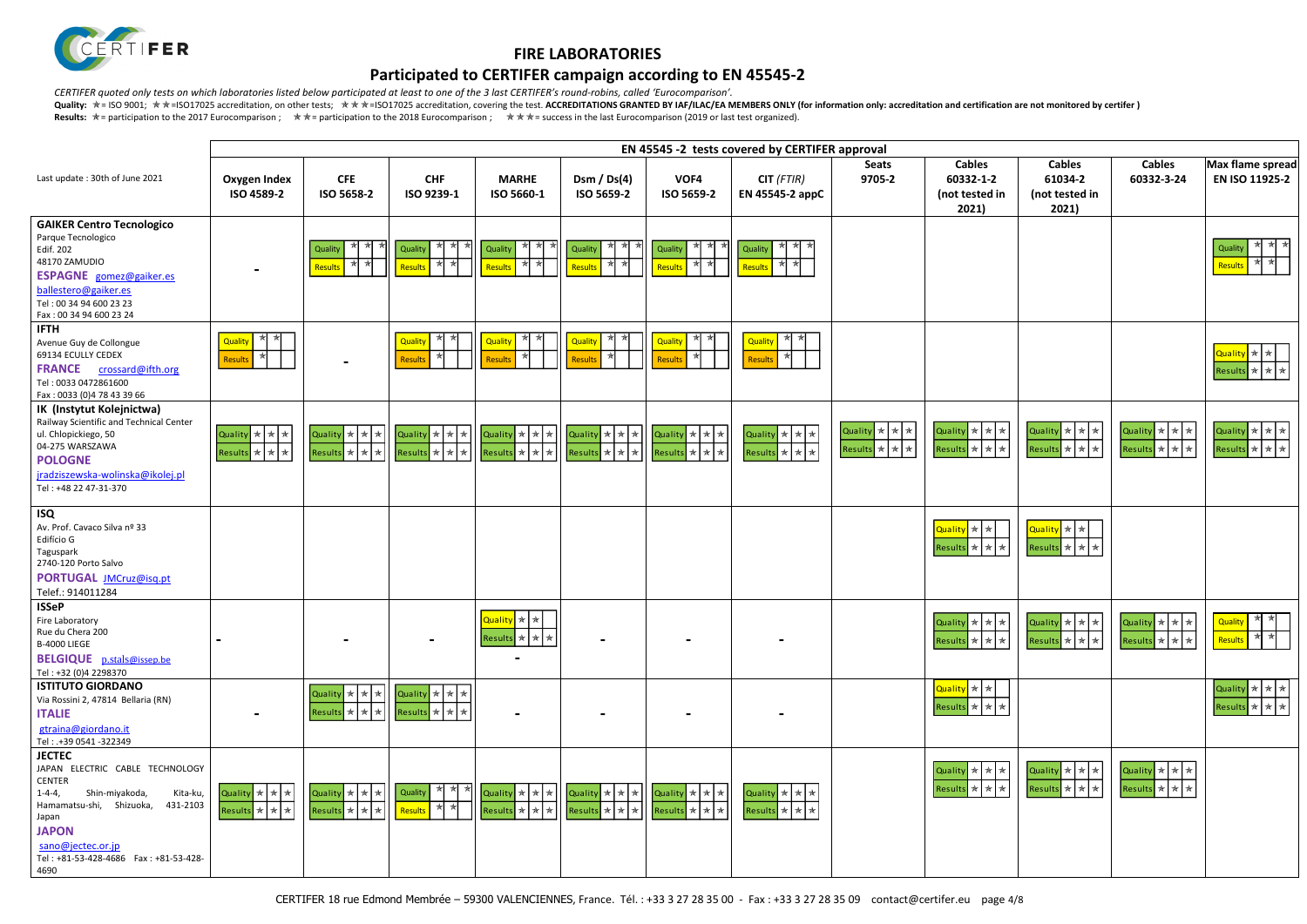

## **Participated to CERTIFER campaign according to EN 45545-2**

*CERTIFER quoted only tests on which laboratories listed below participated at least to one of the 3 last CERTIFER's round-robins, called 'Eurocomparison'.*

| $-2$<br>d in          | <b>Cables</b><br>61034-2<br>(not tested in<br>2021)                                  | <b>Cables</b><br>60332-3-24                                  | Max flame spread<br>EN ISO 11925-2                                     |
|-----------------------|--------------------------------------------------------------------------------------|--------------------------------------------------------------|------------------------------------------------------------------------|
|                       |                                                                                      |                                                              | Quality<br>$\color{blue}\bigstar$<br>★<br>★<br>Results *<br>★<br>★     |
| A.<br>★<br>A.<br>★    | Quality<br>$\ast$<br>$\star$<br>★<br>$\star$<br><b>Results</b><br>$\star$<br>$\star$ | Quality<br>$ \ast $<br>$*$<br>★<br>Results *<br>$\star$<br>★ | Quality<br>$\mathbf{\ast}$<br>★<br>★<br>Results *<br>$\star$<br>★      |
|                       |                                                                                      |                                                              |                                                                        |
|                       |                                                                                      |                                                              | Quality $\left \ast\right $<br>★<br>★<br><b>Results</b><br>★<br>★<br>★ |
| k<br>★<br>A<br>$\ast$ | ★<br>Quality<br>★<br>★<br>★<br>★<br>★<br><b>Results</b>                              | Quality<br>★<br>★<br>★<br><b>Results</b><br>  ★<br>★<br>★    | Quality *<br>★<br>$*$<br><b>Results</b><br>★<br>★                      |

|                                                                                                                                                                                                                | EN 45545 -2 tests covered by CERTIFER approval              |                                                                    |                                                                                                                 |                                                                    |                                                                            |                                                                                  |                                                                    |                                                                    |                                                       |
|----------------------------------------------------------------------------------------------------------------------------------------------------------------------------------------------------------------|-------------------------------------------------------------|--------------------------------------------------------------------|-----------------------------------------------------------------------------------------------------------------|--------------------------------------------------------------------|----------------------------------------------------------------------------|----------------------------------------------------------------------------------|--------------------------------------------------------------------|--------------------------------------------------------------------|-------------------------------------------------------|
| Last update: 30th of June 2021                                                                                                                                                                                 | Oxygen Index<br>ISO 4589-2                                  | <b>CFE</b><br>ISO 5658-2                                           | <b>CHF</b><br>ISO 9239-1                                                                                        | <b>MARHE</b><br>ISO 5660-1                                         | Dsm / $Ds(4)$<br>ISO 5659-2                                                | VOF4<br>ISO 5659-2                                                               | $CIT$ (FTIR)<br>EN 45545-2 appC                                    | <b>Seats</b><br>9705-2                                             | <b>Cables</b><br>60332-1-2<br>(not tested in<br>2021) |
| <b>LANTAL</b><br>Dorfgasse 5 P.O. Box 1330<br>4901 Langenthal/Switzerland<br><b>SUISSE</b> susanne.busch@lantal.ch<br>Tel: +41 62 916 71 60                                                                    |                                                             | Quality * * *<br>Results $\star$ $\star$ $\star$                   | Quality $\star$ $\star$ $\star$<br>Results $\mathbf{r} \times \mathbf{r}$                                       | Quality $\star$ $\star$ $\star$<br>Results $\star$ $\star$ $\star$ | Quality * * *<br>Results * * *                                             | $\alpha$ uality $\frac{1}{\alpha}$ $\frac{1}{\alpha}$<br>Results * * *           | Quality $\star$ $\star$ $\star$<br>Results $\star$ $\star$ $\star$ | Quality $\star$ $\star$ $\star$<br>Results $\star$ $\star$ $\star$ |                                                       |
| <b>LAPI</b><br>11, via della Quercia<br><b>I-59100 PRATO</b><br><b>ITALIE</b><br>david.borsini@laboratoriola<br>pi.it<br>lapi@laboratoriolapi.it<br>Tel: .+39 0574 575320<br>Fax: .+39 0574 575323             | Quality * * *<br>Results $\star$ $\star$ $\star$            | Quality $\star$ $\star$ $\star$<br>Results $\star$ $\star$ $\star$ | Quality $\star$ $\star$ $\star$<br>Results $\frac{1}{\sqrt{2}}$ $\frac{1}{\sqrt{2}}$                            | Quality $\star$ $\star$ $\star$<br>Results $\star$ $\star$ $\star$ | $\alpha$ uality $\star$ $\star$ $\star$<br>Results $\star$ $\star$ $\star$ | $\boxed{\text{Quality}} \times \times \times$<br>Results $\star$ $\star$ $\star$ | Quality $\star$ $\star$ $\star$<br>Results $\star$ $\star$ $\star$ | Quality * * *<br>Results * * *                                     | Quality ★ ★ ★<br>Results * * *                        |
| <b>LIST</b><br>Technoport - Bâtiment Ecostart 3 -<br>Entrée Technoport 4<br>Rue du Commerce<br>L-3895 Foetz<br>Luxembourg<br>christele.vergne@list.lu<br>Tel: (+352) 2758884568<br>Fax: $(+352)$ 275885        |                                                             |                                                                    |                                                                                                                 | ★<br>★<br>Quality<br><b>Results</b>                                | ★ ★<br>★<br>Quality<br>Results                                             | ★ ★ ★<br>Quality<br><b>Results</b>                                               |                                                                    |                                                                    |                                                       |
| <b>LNE</b><br>Direction des Essais - Département<br>Comportement au Feu et Sécurité<br>Incendie<br>29 avenue Roger Hennequin<br>78197 TRAPPES Cedex<br>FRANCE benedicte.heuze@lne.fr<br>Tel: +33 1 30 69 10 00 | Quality * * *<br>Results $\star$ $\star$ $\star$            | Quality $\star$ $\star$ $\star$<br>Results $\star$ $\star$ $\star$ | Quality * * *<br>Results $\star$ $\star$ $\star$                                                                | Quality $\star$ $\star$ $\star$<br>Results $\star$ $\star$ $\star$ | Quality $\star$ $\star$ $\star$<br>Results $\star$ $\star$ $\star$         | Quality * * * *<br>Results $\star$ $\star$ $\star$                               | Quality * * *<br>Results * * *                                     |                                                                    |                                                       |
| <b>L.S.FIRE TESTING INSTITUTE</b><br>s.r.l.<br>Via Bonifica, 4<br>64010 Controguerra<br><b>ITALIE</b><br>labo@lsfire.it<br>Tel: +39 031 890588<br>$Fax: +39$<br>0313532853                                     | Quality * * <del>X</del><br>Results $\star$ $\star$ $\star$ | Quality   *   *  <br>Results $\star$ $\star$ $\star$               | $\overline{\left $ Quality $\left  \ast \right  \ast \left  \right. \right $<br>Results $\star$ $\star$ $\star$ | Quality * *<br>Results $\star$ $\star$ $\star$                     | Quality * *<br>Results $\star$ $\star$ $\star$                             | <mark>Quality</mark> ★ ★<br>Results $\star$ $\star$ $\star$                      | Quality * *<br>Results $\star$ $\star$ $\star$                     | Quality * *<br>Results $\star$ $\star$ $\star$                     | Quality * * *<br>Results * * *                        |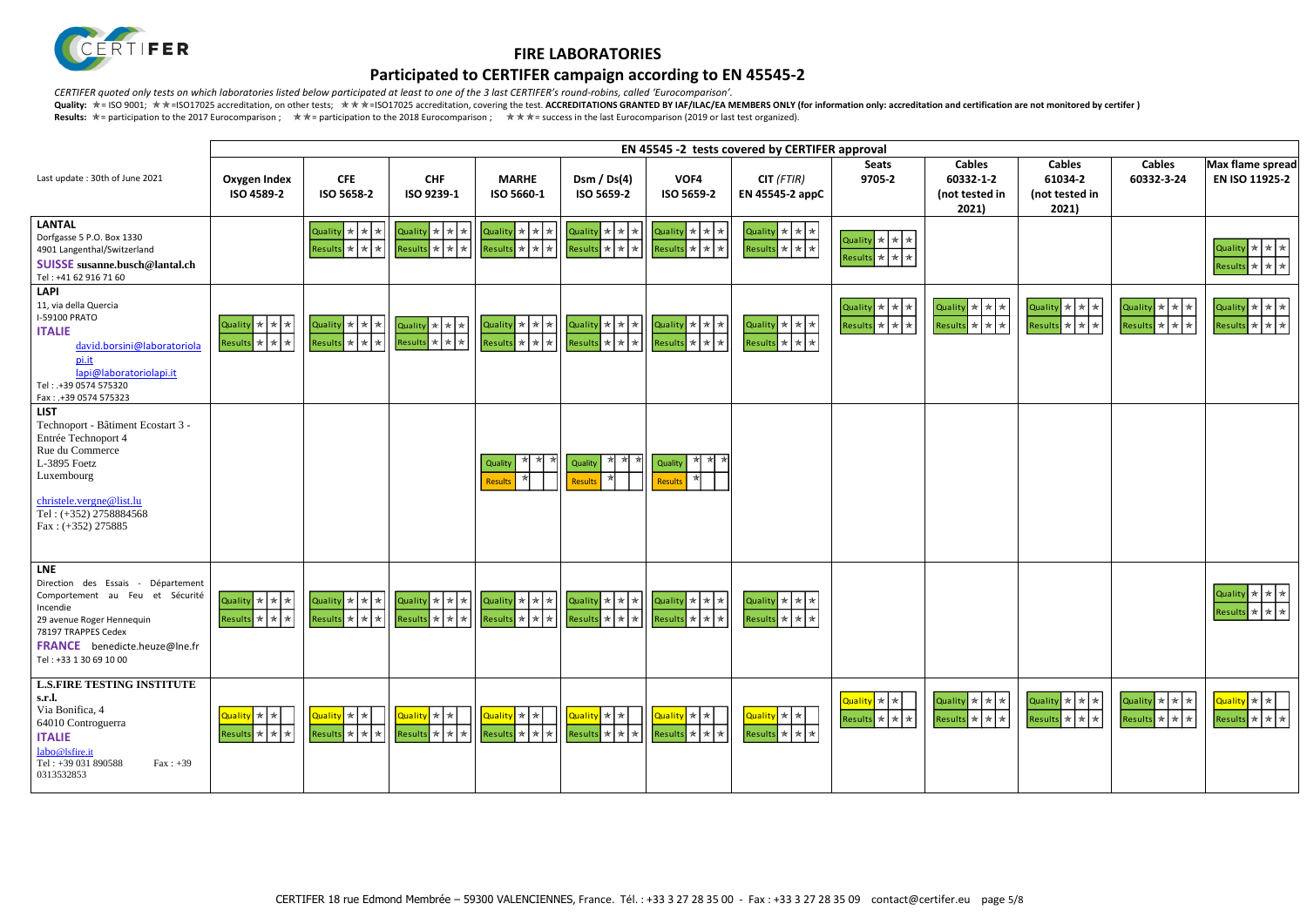

# **Participated to CERTIFER campaign according to EN 45545-2**

*CERTIFER quoted only tests on which laboratories listed below participated at least to one of the 3 last CERTIFER's round-robins, called 'Eurocomparison'.*



|                                                                                                                                                                                                                                            |                                                |                                             |                                                |                                                                  |                                                                                                                                         |                                                                       | EN 45545 -2 tests covered by CERTIFER approval |                        |                                                       |
|--------------------------------------------------------------------------------------------------------------------------------------------------------------------------------------------------------------------------------------------|------------------------------------------------|---------------------------------------------|------------------------------------------------|------------------------------------------------------------------|-----------------------------------------------------------------------------------------------------------------------------------------|-----------------------------------------------------------------------|------------------------------------------------|------------------------|-------------------------------------------------------|
| Last update: 30th of June 2021                                                                                                                                                                                                             | <b>Oxygen Index</b><br>ISO 4589-2              | <b>CFE</b><br>ISO 5658-2                    | <b>CHF</b><br>ISO 9239-1                       | <b>MARHE</b><br>ISO 5660-1                                       | Dsm / $Ds(4)$<br>ISO 5659-2                                                                                                             | VOF4<br>ISO 5659-2                                                    | $CIT$ (FTIR)<br>EN 45545-2 appC                | <b>Seats</b><br>9705-2 | <b>Cables</b><br>60332-1-2<br>(not tested in<br>2021) |
| <b>NEXAN</b><br>4 allée de l'Arche<br><b>CS70088</b><br>92070 Paris La Défense Cedex<br>France<br>raphael.ternisien@nexans.com<br>tel: +33.3.23.07.52.06<br>fax:+33.3.23.07.51.84                                                          | ₩<br>★<br>Quality<br>∗<br>★<br>Results         |                                             |                                                |                                                                  | 顶<br>Quality<br><b>Results</b>                                                                                                          | ★<br>Quality<br>Results                                               |                                                |                        | * * *<br>Quality<br>* * *<br>Results                  |
| <b>OFI</b><br>Austrian Research Institute for<br>Chemistry and Technology<br>Franz-Grill-Straße 5, Arsenal Objekt<br>213<br>1030 VIENNA<br><b>AUTRICHE</b><br>Michael.Bichler@ofi.at<br>Tel: 004317981601360<br>Fax: +43 1 798 1601 -8     | ₩<br>★<br>*<br>Quality<br>₩<br>Results         |                                             | $*$<br>*<br>∗k<br>Quality<br>₩<br>黄<br>Results |                                                                  | ₩<br>*∣<br>人<br>Quality<br>₩<br>★<br>Results                                                                                            | ★ ★<br>∗<br>Quality<br>★<br>Results                                   | ★<br>★<br>Quality<br>₩<br>贪<br>Results         |                        |                                                       |
| <b>RATP</b><br>Laboratoire Essais et Mesures<br>VAL/LEM/Pôle physico-chimique<br>1 bis, rue des Sablons<br>F-94470 BOISSY SAINT LEGER<br><b>FRANCE</b><br>Tel: +01.58.78.90.12<br>Fax: +331 58 78 90 41<br>Contact elena.chinnappa@ratp.fr | ★ ★<br><b>★</b><br>Quality<br>★ ★ ★<br>Results | * * *<br>Quality<br>* * *<br>Results        |                                                | ★   ★  <br>★<br>Quality<br><b>★ ★</b><br>★<br>Results            | * * * *<br>Quality<br>  ★   ★<br>∗∣<br>Results                                                                                          | * * *<br>Quality<br>★ ★ ★<br>Results                                  | * * *<br>Quality<br>* * *<br>Results           |                        | * * *<br>Quality<br>* * *<br>Results                  |
| <b>RESCOLL</b><br>Technical<br>Centre of<br>Materials<br>8 Allée Geoffroy St Hilaire<br>33615 PESSAC<br><b>CFRANCE</b><br>Nicolas.VANEL@rescoll.fr<br>Tel: +33 (0)5 47 74 69 00                                                            | Quality * * *<br>* * *<br>Results              | * * *<br>Quality<br>* * *<br><b>Results</b> |                                                | Results $\overline{\star}$ $\overline{\star}$ $\overline{\star}$ | Quality $\left \ast\right $ $\left \ast\right $ $\left \ast\right $ Quality $\left \ast\right $ $\left \ast\right $<br>* * *<br>Results | Quality $\left \ast\right $ * $\left \ast\right $<br>* * *<br>Results | ★ ★ ★<br>Quality<br>* * *<br>Results           |                        |                                                       |
| <b>RINA</b><br>Calata Gadda<br>16126 Genova<br>ITALIE Enrico.Cabella@rina.org<br>Phone: +39 010 5385529<br>Fax: +39 010 5351000                                                                                                            |                                                |                                             |                                                |                                                                  |                                                                                                                                         |                                                                       |                                                |                        |                                                       |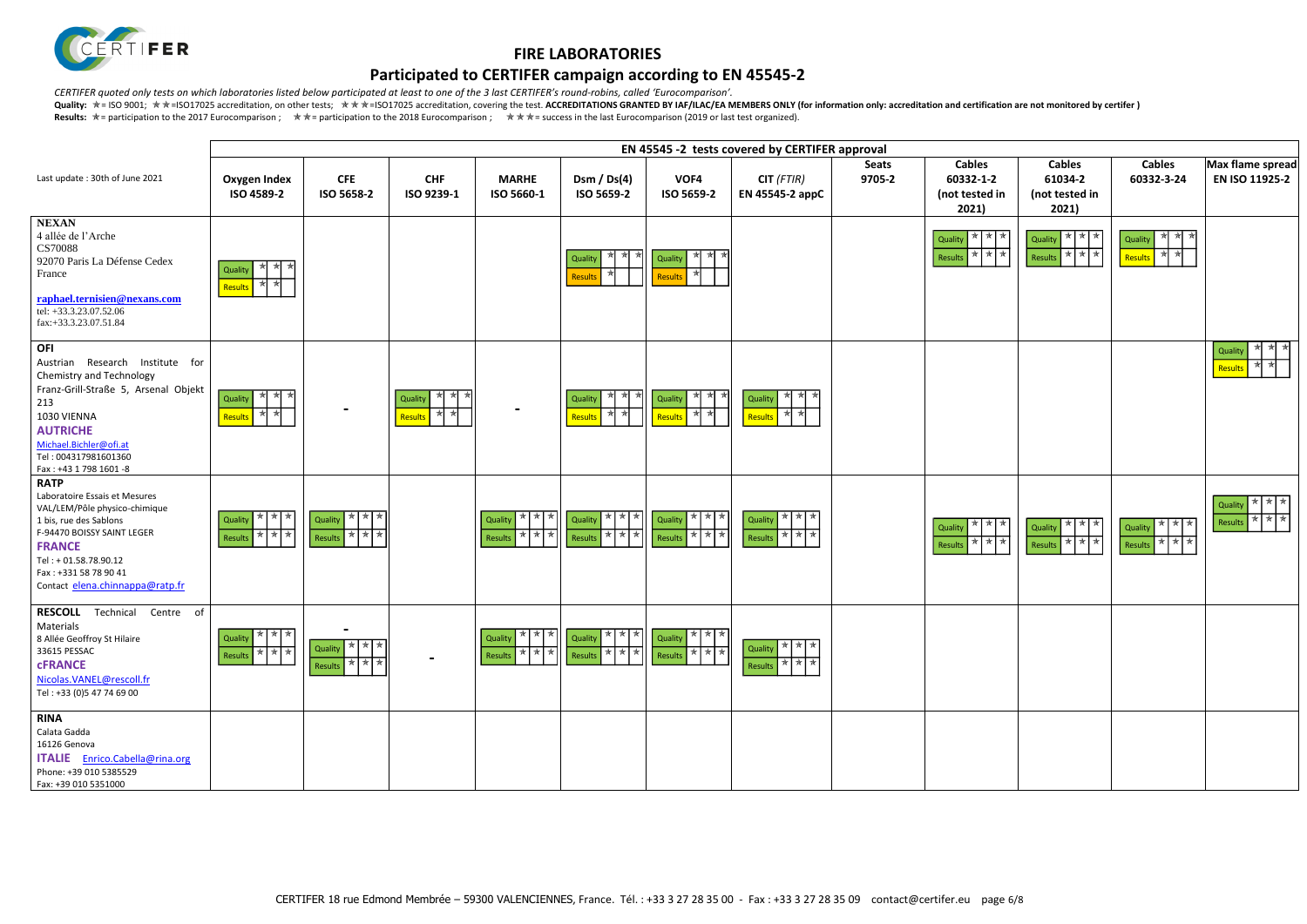

## **Participated to CERTIFER campaign according to EN 45545-2**

*CERTIFER quoted only tests on which laboratories listed below participated at least to one of the 3 last CERTIFER's round-robins, called 'Eurocomparison'.*

| $-2$<br>d in                           | <b>Cables</b><br>61034-2<br>(not tested in<br>2021) | <b>Cables</b><br>60332-3-24                                                                        | Max flame spread<br>EN ISO 11925-2                                                                                              |
|----------------------------------------|-----------------------------------------------------|----------------------------------------------------------------------------------------------------|---------------------------------------------------------------------------------------------------------------------------------|
|                                        |                                                     |                                                                                                    | Quality $\left \ast\right $<br>★<br>★<br>Results *<br>★<br>★                                                                    |
|                                        |                                                     |                                                                                                    |                                                                                                                                 |
| A.<br>$\color{red} \bigstar$<br>A<br>★ | ★<br>$\star$<br>★<br>Quality<br>泽<br>泽<br>Results   | ★<br>$\star$<br>★<br>Quality<br>$\star$<br>$\frac{1}{N}$<br>Results                                | $\color{blue}\star$<br>$\mathbf{\star}$<br>Quality<br>$\star$<br>Results<br>$\color{blue}\bigstar$<br>★<br>$\displaystyle\star$ |
|                                        |                                                     | Quality<br>$\pmb{\ast}$<br>$\color{blue}\star$<br>★<br>Results *<br>$\color{blue}\star$<br>$\star$ | $\color{blue}\bigstar$<br>Quality<br>$\star$<br>★<br>Results *<br>$\ast$<br>★                                                   |
|                                        |                                                     |                                                                                                    |                                                                                                                                 |
|                                        |                                                     |                                                                                                    | Quality<br>★<br>★<br>★<br>Results<br>★<br>★<br>$\star$                                                                          |

|                                                                                                                                                                                                                                | EN 45545 -2 tests covered by CERTIFER approval                                                    |                                                    |                                                                                 |                                                                    |                                                                    |                                                                    |                                                                    |                                |                                                       |
|--------------------------------------------------------------------------------------------------------------------------------------------------------------------------------------------------------------------------------|---------------------------------------------------------------------------------------------------|----------------------------------------------------|---------------------------------------------------------------------------------|--------------------------------------------------------------------|--------------------------------------------------------------------|--------------------------------------------------------------------|--------------------------------------------------------------------|--------------------------------|-------------------------------------------------------|
| Last update: 30th of June 2021                                                                                                                                                                                                 | <b>Oxygen Index</b><br>ISO 4589-2                                                                 | <b>CFE</b><br>ISO 5658-2                           | <b>CHF</b><br>ISO 9239-1                                                        | <b>MARHE</b><br>ISO 5660-1                                         | Dsm / $Ds(4)$<br>ISO 5659-2                                        | VOF4<br>ISO 5659-2                                                 | $CIT$ (FTIR)<br>EN 45545-2 appC                                    | <b>Seats</b><br>9705-2         | <b>Cables</b><br>60332-1-2<br>(not tested in<br>2021) |
| <b>RST</b> Rail System Testing GmbH<br>Walter-Kleinow-Ring 7<br>16761 HENNIGSDORF<br><b>ALLEMAGNE</b><br>Gert.Schmidt@rst-labs.de<br>brand@rst-labs.de                                                                         | Quality * * *<br>Results * * *                                                                    | Quality $\star$ $\star$ $\star$<br>Results * * * * | Quality $\star$ $\star$ $\star$<br>Results $\star$ $\star$ $\star$              | Quality $\star$ $\star$ $\star$<br>Results $\star$ $\star$ $\star$ | Quality $\star$ $\star$ $\star$<br>Results * * *                   | Quality $\star$ $\star$ $\star$<br>Results $\star$ $\star$ $\star$ | Quality $\star$ $\star$ $\star$<br>Results $\star$ $\star$ $\star$ | 责<br>Quality<br>₩<br>Results   |                                                       |
| Tel: +49 (3302) 49982-60<br>Fax: +49 (3302) 49982 15                                                                                                                                                                           |                                                                                                   |                                                    |                                                                                 |                                                                    |                                                                    |                                                                    |                                                                    |                                |                                                       |
| <b>SEIFEL</b><br>ZAC de la Maison Neuve<br>8, rue Claude Chapel C.S. 51865<br>35418 SAINT MALO Cedex<br><b>FRANCE</b><br>plavaud@seifel.fr<br>Tel: +33 2 99.21.57.07                                                           | ₩<br>₩<br>Quality<br>★<br>₩<br>Results                                                            |                                                    |                                                                                 |                                                                    |                                                                    |                                                                    |                                                                    |                                |                                                       |
| <b>Technical</b><br><b>SGS-CSTC</b><br><b>Standards</b><br><b>Services</b><br>301#, Sunlight Road,<br>2 Block, Sunlight Industry Zone,<br>AnJi County, ZheJiang<br><b>CHINE</b><br>Allen.Zou@sgs.com<br>Tel: +86 (572) 5018573 | Quality $\star$ $\star$ $\star$<br>Results * * *                                                  | Quality $\star$ $\star$ $\star$<br>Results * * *   | Quality * * * *<br>Results *<br>$*$                                             | Quality $\star$ $\star$ $\star$<br>Results $\star$ $\star$ $\star$ | Quality $\star$ $\star$ $\star$<br>Results $\star$ $\star$ $\star$ | Quality $\star$ $\star$ $\star$<br>Results $\star$ $\star$ $\star$ | Quality $\star$ $\star$ $\star$<br>Results $\star \star \star$     |                                | Quality * * *<br>Results * * *                        |
| Fax: +86 (572) 5018829<br>of<br><b>Institutes</b><br><b>RISE</b><br>Research<br>Sweden<br>Box 857<br>SE-501 15 Borås<br><b>SWEDEN</b><br>Anna.bergstrand@ri.se<br>Tel: +46 (0)10 516 58.54                                     | ★<br>*<br>₩<br>Quality<br><b>Results</b>                                                          | ∗<br>★<br>∗k<br>Quality<br>Results                 | ★<br>★<br>∗kl<br>Quality<br><b>Results</b>                                      | ★<br>₩<br>Quality<br>Results                                       | ★<br>₩<br>Quality<br><b>Results</b>                                | ★<br>★<br>★<br>Quality<br>Results                                  | ★ ★<br>₩<br>Quality<br><b>Results</b>                              | ₩<br>Quality<br><b>Results</b> |                                                       |
| <b>INDUSTRIES</b><br><b>STRATIFORME</b><br>Laboratoire<br>570, rue du Pavé<br>F-59235 BERSEE<br><b>FRANCE</b><br>dcnockaert@stratiforme.com<br>Tel: 0033 (0)6.31.00.70.52                                                      | ★<br>Quality<br>₩<br>★<br>Results                                                                 | Quality<br>★ ★<br>★<br>Results                     | $\qquad \qquad \blacksquare$                                                    | Quality<br>₩<br><b>Results</b>                                     | Quality<br>★<br>Results                                            | Quality<br>*  *<br>Results                                         | Quality<br>★<br>★<br>Results                                       |                                |                                                       |
| <b>SYCHTA LABORATORIUM</b><br>Ul. Ofiar Stutthofu 90<br>72-010 POLICE<br><b>POLOGNE</b><br>zygmunt@sychta.eu<br>Tel/ fax: +48 50207884                                                                                         | Quality $\star$ $\star$ $\star$<br>$\left \text{Results}\right  \star \left  \star \right  \star$ | Quality * * *  <br>Results $\star$ $\star$ $\star$ | Quality * * *<br>$\left \text{Results}\right  \star \left  \star \right  \star$ | Quality * * *<br>Results $\star$ $\star$ $\star$                   | Quality $\star$ $\star$ $\star$<br>Results * * *                   | Quality $\star$ $\star$ $\star$<br>Results $\star$ $\star$ $\star$ | Quality $\star$ $\star$ $\star$<br>Results * * *                   | Quality * * *<br>Results * * * |                                                       |